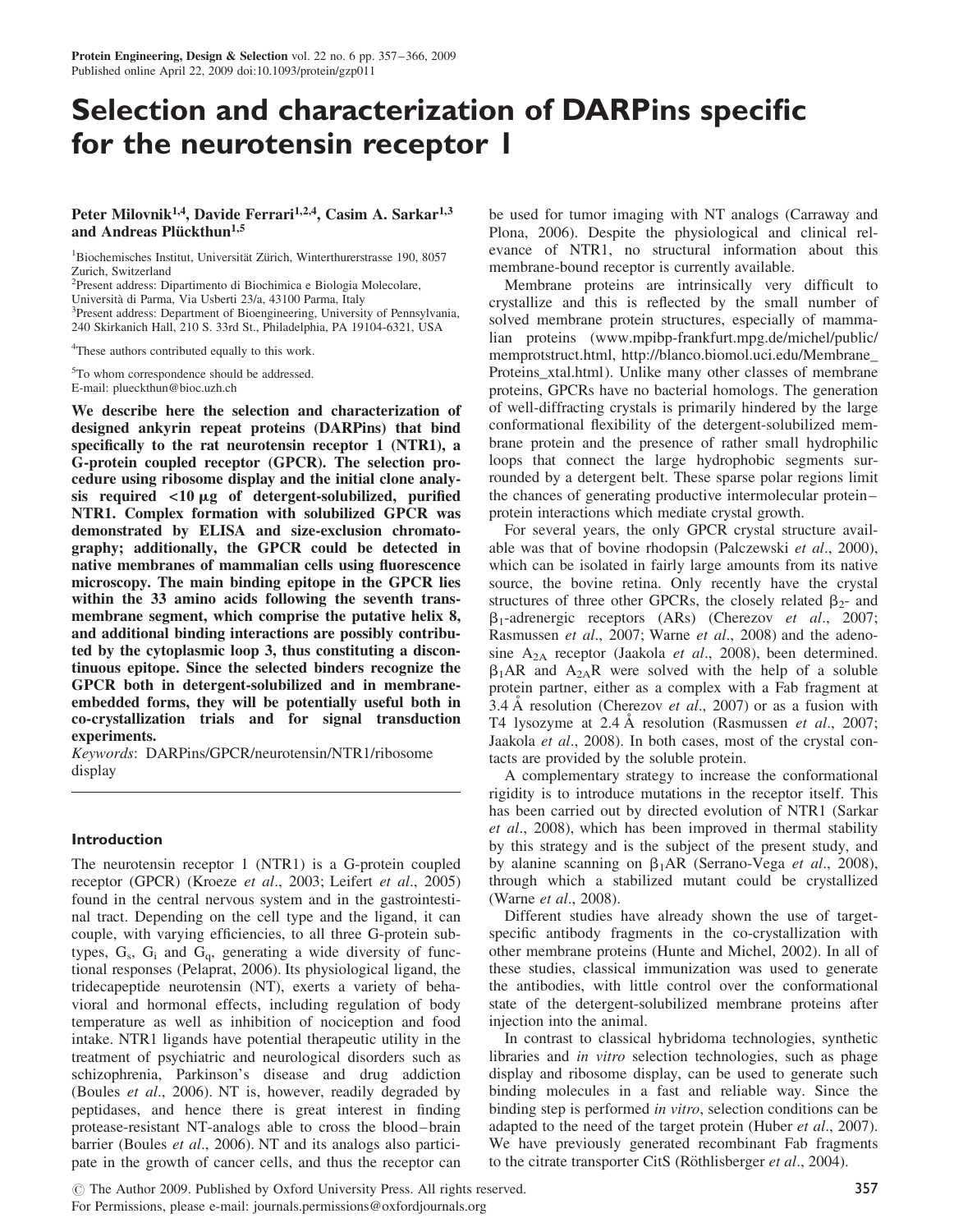Furthermore, recombinant technologies allow the use of protein classes other than antibodies. We have previously developed designed ankyrin repeat proteins (DARPins) (Binz et al., 2003) as an alternative binding molecule for co-crystallization (Binz et al., 2004; Kohl et al., 2005; Schweizer et al., 2007), because of their superior biophysical properties. Ankyrin repeat proteins mediate important protein–protein interactions in all cellular compartments (Li et al., 2006) and occur in all phyla. Their modular structure is built from stacked, 33-amino acid repeats, each forming a  $\beta$ -turn followed by two antiparallel  $\alpha$ -helices and a loop connecting to the  $\beta$ -turn of the next repeat. A DARPin library, conserving the structure-determining residues and varying the potential interaction residues, was built (Binz et al., 2003) in which varying numbers of designed ankyrin repeats (typically 2 or 3), which carry the binding interface, are cloned in between specialized N- and C-terminal capping-repeats. These DARPins are termed N2C and N3C, where the number denotes how many internal repeats are present.

DARPins are obtained in very high yields (typically 100– 200 mg soluble purified protein per liter Escherichia coli shake flask culture), and they tolerate the presence of reducing agents, as DARPins do not contain any disulfide bonds or free cysteines. They have a rather shallow groove-like binding surface, which is complementary to folded proteins. Therefore, both the molecular design and the *in vitro* selection strategy significantly increase the likelihood of obtaining binders against structural epitopes, rather than unstructured tails. Another very important advantage of DARPins is their high thermodynamic stability (Wetzel et al., 2008), which allows them to retain function even in harsh environments, such as detergent solutions (Huber et al., 2007).

DARPins can be selected both by ribosome display and by phage display (Binz et al., 2004; Steiner et al., 2008), and they have already been selected against integral membrane proteins using both methods (Huber et al., 2007) (A. Batyuk et al., unpublished results).

In this paper, we describe for the first time DARPins selected against a GPCR by ribosome display. The initial characterization of the selected NTR1-specific DARPin binders required only small amounts  $(<10 \mu g)$  of the membrane receptor. We show that the selected DARPins recognize the GPCR in solubilized form and in the membrane of mammalian cells.

# Materials and methods

## **Materials**

All detergents were obtained from Anatrace, except for cholesteryl hemisuccinate tris salt (CHS), which was from Sigma. PCR reactions between the ribosome display rounds were performed using the Phusion Polymerase from New England Biolabs (NEB). T7 RNA polymerase was from NEB. ThermoScript reverse transcriptase was from Invitrogen. Restriction enzymes were obtained either from NEB or from Fermentas. The radioligands  $\int^3 H$ ]-neurotensin and [methoxy-3 H]-SR48692 were from PerkinElmer and GE Healthcare, respectively.  $\left[35\right]$ -Methionine was from Hartmann Analytic (Braunschweig, Germany). The NTR1 agonist NT

(8–13) and the biotinylated neurotensin (biot-NT), connected via a 6-aminohexanoic linker, were from AnaSpec (San Jose, USA). Streptavidin–alkaline phosphatase (SA–AP) conjugate was from Roche. 5-Bromo-4-chloro-3'-indolylphosphate paratoluidine salt (BCIP) and nitro-blue tetrazolium chloride (NBT) were from Fluka. Neutravidin was from Pierce.

## Protein expression and purification

The N-terminally truncated form of the rat NTR1 (rT43NTR1), missing the first 42 amino acids, was expressed and purified essentially as described previously (White *et al.*, 2004), with the main difference that the E.coli strain XL1-Blue was used in place of DH5 $\alpha$ , as it gave a slightly better yield (data not shown). For simplicity, the rT43NTR1 construct will be denoted as NTR1 throughout the paper.

The extract from 301 of expression culture was loaded onto 40 ml of Ni-NTA material (Qiagen). For ligand affinity chromatography, biot-NT  $(0.8 \text{ ml}, 100 \mu\text{M})$  was immobilized on a monomeric avidin column (6 ml, Pierce). The preparative size-exclusion chromatography (SEC) was performed on a HiLoad 16/60 Superdex 200 prep grade column (GE Healthcare). Fractions from the gel filtration column were shock frozen in liquid nitrogen and stored at  $-80^{\circ}$ C. The active fraction of the purified receptor was quantitated in a radioligand binding assay according to the manufacturer's instructions with Bio-Spin 30 spin-columns (Bio-Rad) to remove the excess of  $[^{3}H]$ -labeled ligand. The radioactive samples were analyzed by liquid scintillation counting. The total receptor concentration was measured using the DC-assay (Bio-Rad). We isolated  $\sim 0.3$  mg of active solubilized wild-type NTR1 from 30 l of expression culture before a mutant evolved for expression and stability became available (Sarkar et al., 2008). Before an experiment, the gel filtration fractions were thawed on ice, and the active portion was determined to be  $\sim 50-70\%$  of the total receptor concentration. The receptor was subsequently immobilized via its ligand (see below), ensuring that only active receptor is retained.

The biotinylated DARPins were obtained using the plasmid pAT223 (Amstutz et al., 2005) (GenBank<sup>TM</sup> accession number AY327138). The expressed polypeptide carries an N-terminal Avi-tag for in vivo biotinylation, followed by the phage  $\lambda$  protein D (pD) and a His<sub>6</sub>-tag for purification and, at the C-terminus, the DARPin. In vivo biotinylation was performed according to protocols from Avidity (Denver, CO, USA) and Qiagen in E.coli XL1-Blue cells (Stratagene, La Jolla, CA, USA) transformed with both the pBirAcm (Avidity) and the pAT223-DARPin plasmids. Successful biotinylation of the IMAC purified proteins was confirmed by using the 4'-hydroxyazobenzene-2-carboxylic acid assay (Pierce), and by western blot using an SA–AP conjugate (Roche Applied Science). Non-biotinylated DARPins were produced using pAT223 and E.coli XL1-Blue while omitting the pBirAcm plasmid and biotin, reducing biotinylation (by genomically encoded BirA) to  $\sim$ 1%.

The DARPin constructs with an N-terminal  $RGSH_6$ -tag and 5 myc-tags at the C-terminus were expressed in E.coli XL1-Blue from a pQE30-based vector (Huber et al., 2007) and then purified using Ni-NTA affinity chromatography.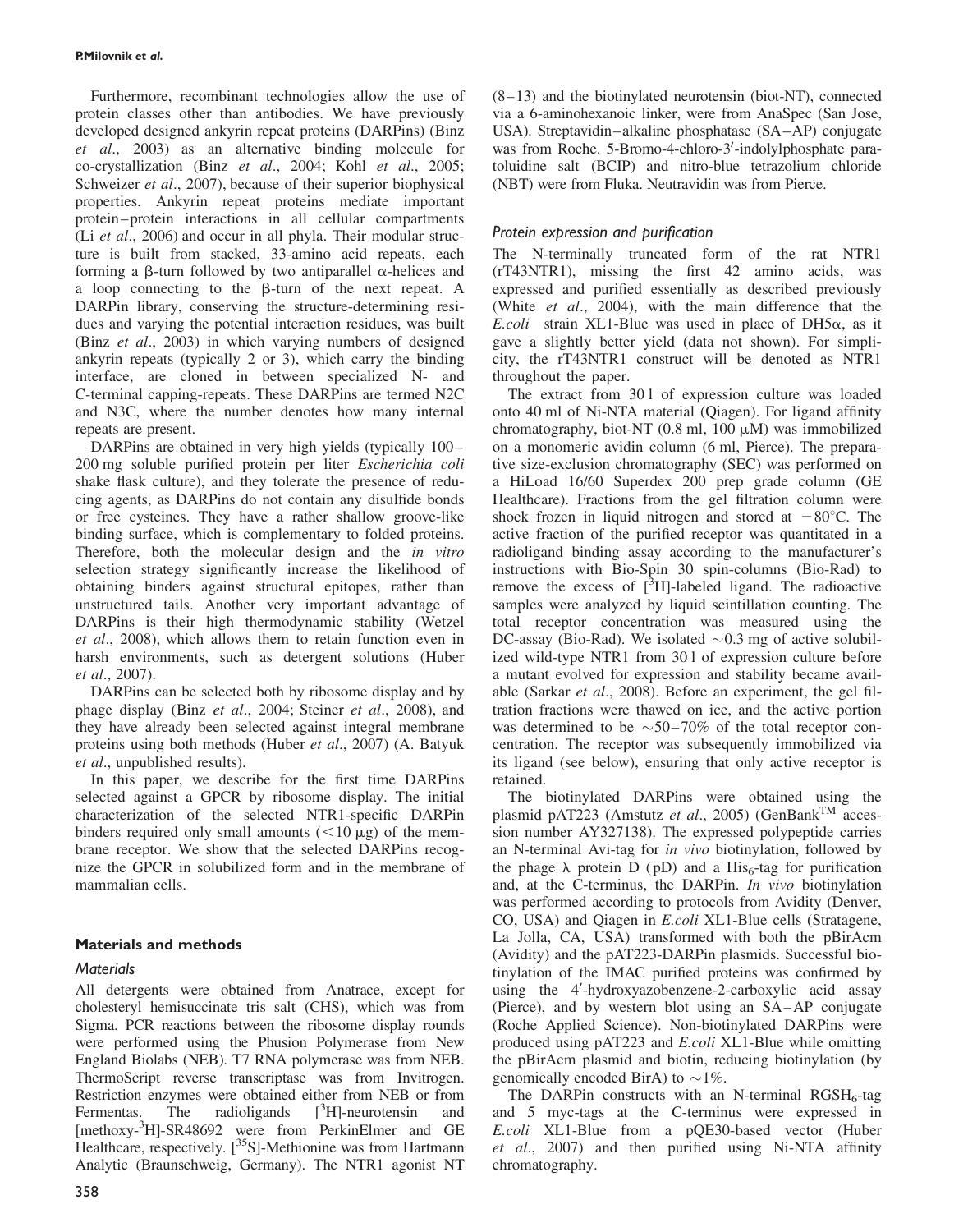#### Ribosome display

The PCR-amplified DARPin N2C and N3C libraries were transcribed and the ribosome display selections were performed as previously described (Hanes and Plückthun, 1997; Huber et al., 2007; Zahnd et al., 2007) with a few modifications. The main difference is the presence of 0.5% CHAPS, 0.1% CHS, 0.1% DDM during the translation reactions as well as the binding and washing steps. According to previous studies (Tucker and Grisshammer, 1996), this detergent cocktail best preserves the receptor activity.

For a round of ribosome display, MaxiSorp plates/strips (Nunc) were coated with 66 nM neutravidin  $(100 \mu$ l/well) in TBS at  $4^{\circ}$ C overnight or for 1 h at  $37^{\circ}$ C. Wells were then blocked with 0.5% BSA in TBS for 1 h at  $30-37^{\circ}$ C. The receptor was immobilized by forming a complex between biot-NT and NTR1, and binding that to the immobilized neutravidin. This was achieved by preincubating 15–30 nM of purified NTR1 with 10–40 nM biot-NT in NTR-buffer (50 mM Tris, pH 7.4 at 4°C, 1 mM EDTA, 0.1% BSA, 0.2% CHAPS, 0.04% CHS, 0.1% DDM) for 30–60 min at  $4^{\circ}$ C. The solution was then transferred to the plate for 1 h at  $4^{\circ}$ C.

We used two alternative strategies to remove non-specific binders from the selection pools. The clones isolated using the first strategy, pre-panning of the translation mix in wells lacking the receptor (containing only biot-NT bound to neutravidin), are denoted as D-clones. The clones selected using the second strategy, addition of excess of neutravidin (500 nM) and biot-NT (40 nM) directly in the buffer used to stop the translation reactions, are denoted as P-clones.

The translation reactions were stopped with 3–4 volumes of cold wash buffer WB (50 mM Tris, pH 7.4, 50 mM MgCl<sub>2</sub>, 0.5% BSA, 0.5% CHAPS, 0.1% CHS, 0.1% DDM), transferred to the wells and incubated for 20–30 min. The solution was then removed and the wells were washed with WB. The washing time was increased from round to round, reaching  $\sim$  5 min in the last (fourth) round. After elution of the bound complexes with a buffer containing 50 mM Tris (pH 7.5 at  $4^{\circ}$ C), 200 mM NaCl and 50 mM EDTA, the mRNA was reverse transcribed using ThermoScript reverse transcriptase and the cDNA was amplified by PCR using Phusion DNA Polymerase.

#### Enzyme-linked immunosorbent assays

Neutravidin coating of the MaxiSorp plate and blocking with BSA was performed as described above. For receptor immobilization, a 30 nM solution of the NTR1/biot-NT complex was used. For testing specificity, 30 nM solutions of biotinylated MBP, biotinylated TrxA and the full construct MBP-NTR1-TrxA (complexed to biot-NT) were immobilized. Free biotin-binding sites were blocked with  $3-5 \mu M$ biotin. Excess biotin was removed by extensive washing. In a separate reaction, a mixture of 4 nM biotinylated DARPin and 5 nM SA–AP was incubated for  $45-60$  min at  $4^{\circ}$ C in WB. The mixture was then transferred to the plate and incubated for 15 min. For competition experiments, 50–70 nM NTR1 saturated with its (non-biotinylated) agonist NT was included. In a control experiment, 750 nM free NT had not caused dissociation of the immobilized receptor (data not shown). Unbound DARPin/SA–AP complexes were washed away, and the bound complexes were detected by following

the time course of absorbance at 405 nm upon conversion of the AP substrate 4-nitrophenyl-phosphate (pNPP).

#### Size-exclusion chromatography

SEC experiments were performed using a Superdex 200 GL 10/300 column (GE Healthcare). The runs were performed in buffer GF (25 mM Tris/pH 7.5 at  $4^{\circ}$ C, 300 mM NaCl, 0.15% CHAPS,  $0.03\%$  CHS,  $0.3\%$  DDM,  $5\%$  glycerol) at a flow rate of 200  $\mu$ l/min at 4°C on an Äkta Explorer system (GE Healthcare). Protein elution was monitored at 280 nm. Samples of 200  $\mu$ l containing 15  $\mu$ M receptor and/or 50  $\mu$ M DARPin with 5 myc-tags at the C-terminus were injected. pD  $(17 kDa)$ , SHP  $(49 kDa)$  and  $\beta$ -amylase  $(200 kDa)$  were used to calibrate the column.

#### Affinity determination on the BioVeris system

The affinities of selected NTR1 binders were determined in solution in a competition electrochemiluminescence (ECL)-based assay on a BioVeris M1M Analyzer (Witney, UK), essentially as described (Huber et al., 2007). The assay relies on the light emission of the 'BV-tag', a  $tris(2,2'-bipyridine)$ ruthenium(II) complex conjugated to the protein to be determined, upon electro-oxidation in the presence of aliphatic amines, such as 3-propylamine (Miao et al., 2002). Neutravidin modified with the BV-tag (neutravidin-BV) was prepared by reacting the protein with a 5-fold excess of BV-tag N-hydroxysuccinimide ester (BV-tag-NHS) in PBS at  $25^{\circ}$ C, pH 7.8, for 1 h. Unreacted BV-tag-NHS was removed with an Amicon 15 (30 kDa MWCO) concentrator (Millipore). The labeling stoichiometry was found to be 1:1 based on protein concentration determined by using the DC-assay (BioRad) and on the BV-tag concentration determined by using an  $\epsilon_{455}$  of  $15\,400\,\mathrm{M}^{-1}\,\mathrm{cm}^{-1}$ .

The assay is based on immobilizing one DARPin, P28, to magnetic beads, and detecting the binding of the GPCR– ligand complex, itself bound to BV-tag-neutravidin via the biotinylated ligand, in the presence of varying amounts of DARPin competitor. Since the DARPins of interest all competed for the same epitope, they could all be measured in competition with the same immobilized DARPin P28.

To prepare DARPin P28 immobilized on streptavidin magnetic beads, 150 nM enzymatically biotinylated DARPin biot-P28 (biotinylated to  $\sim 60\%$ ) was incubated with 1 mg/ ml of MyOne T1 streptavidin beads (Roche) in TBS (pH 7.5 at  $4^{\circ}$ C), 0.5% BSA at  $4^{\circ}$ C for 2 h. Unbound DARPin was washed away and remaining biotin binding sites were blocked with  $3 \mu M$  biotin. The competition solutions contained, in a total volume of  $280 \mu l$ , 0.5 nM DARPin biot-P28 immobilized on  $5.5 \mu g/ml$  streptavidin magnetic beads, 10 nM NTR1, 13 nM biot-NT, 25 nM neutravidin-BV-tag and varying concentrations of the non-biotinylated DARPins as competitors  $(0-1500 \text{ nM})$  in 50 mM Tris (pH 7.5 at 4 $^{\circ}$ C), 0.5% CHAPS, 0.1% CHS and 0.1% DDM.

The competition solutions were incubated for 2 h at  $4^{\circ}C$ , then  $130 \mu l$  was transferred to the BioVeris plate and the ECL-based signal was measured in the BioVeris workstation. The standard deviation between duplicate measurements was  $<2\%$ . The signal of NTR1/NT/SA-BVtag complex bound to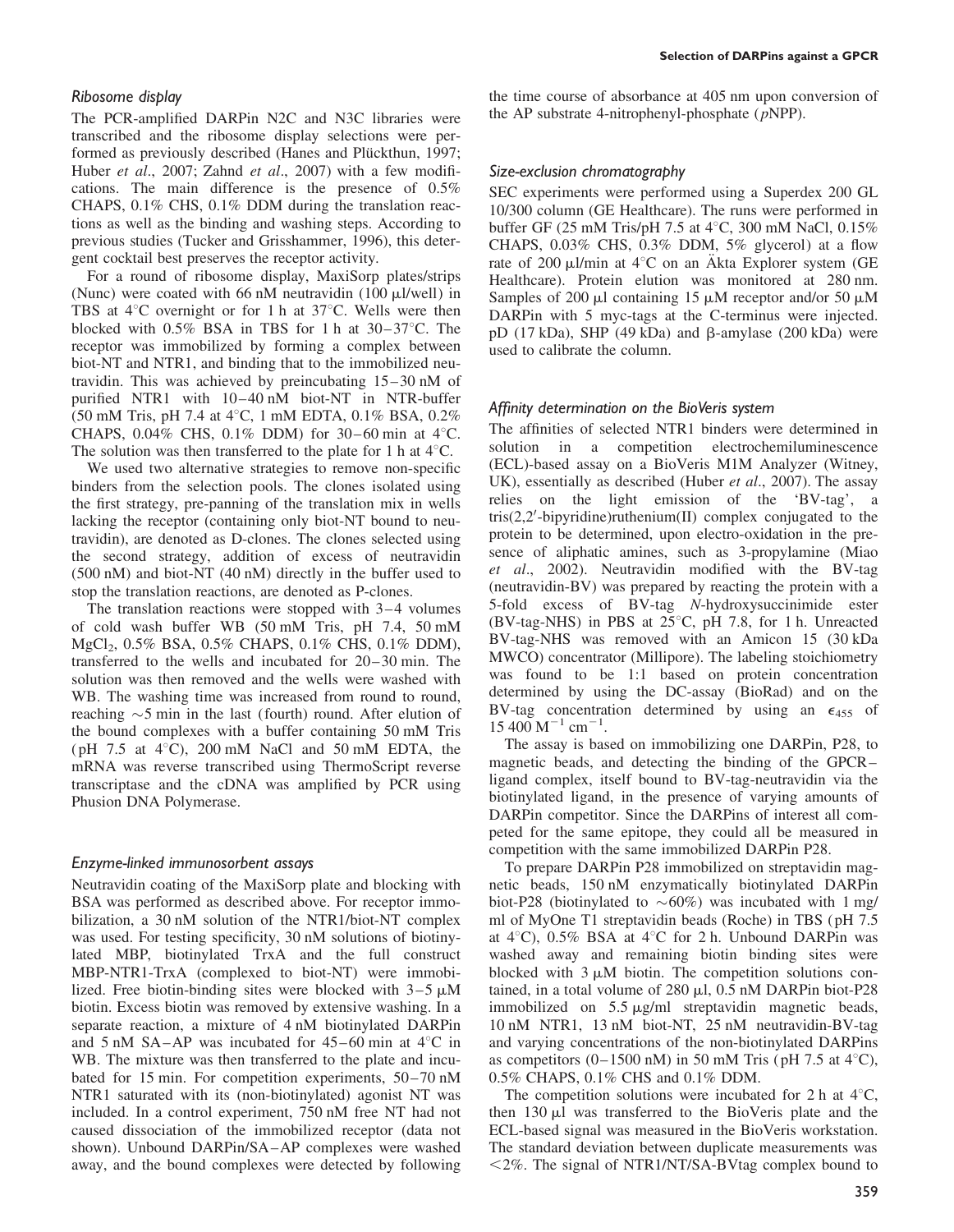an immobilized DARPin is:

$$
ECL = (ECL_{max} - ECL_{BG}) \cdot \frac{C_b}{C_{b,max}} + ECL_{BG}
$$
 (1)

where ECL is the measured signal,  $ECL_{max}$  the maximal signal in the absence of competitor, and  $ECL_{BG}$  the signal due to background binding.  $C<sub>b</sub>$  is the bound receptor– DARPin complex on the beads in the presence of competing DARPin in solution and  $C_{b,max}$  the bound receptor–DARPin complex on the beads in the absence of competing DARPin.

The data of P28 itself were first analyzed by fitting the experimental values to an equation accounting for both the solution and the solid phase equilibria (assuming identical  $K_D$  values for both the immobilized and the free DARPin), essentially as derived previously (Huber et al., 2007). When both equilibria are accounted for, Eq. (1) can be rewritten in terms of total concentrations of the relevant species:

ECL = (ECL<sub>max</sub> – ECL<sub>BG</sub>) 
$$
\cdot \frac{1}{S_t/I_t + 1}
$$
  

$$
\cdot \frac{(R_t + S_t + I_t + K_D) - \sqrt{(R_t + S_t + I_t + K_D)^2 - 4(S_t/I_t + 1)I_tR_t}}{(R_t + I_t + K_D) - \sqrt{(R_t + I_t + K_D)^2 - 4I_tR_t}}
$$
(2)

where  $R_t$  is the total concentration of receptor added,  $S_t$  the total concentration of soluble non-biotinylated competitor DARPin added,  $I_t$  the total concentration of the DARPin immobilized and  $K<sub>D</sub>$  the dissociation constant.

When different DARPins were tested, the affinities of the immobilized (P28) and the free DARPins (P4 and D14) could no longer be assumed to be identical, so a simplified equation [Eq. (5)] was used. This derivation neglects receptor depletion due to binding to the immobilized DARPin, which represents a maximum of 5% of the total NTR1 in solution and thus only marginally disrupts the equilibrium in solution when the solution-phase  $K<sub>D</sub>$  is not extremely low. It is thus assumed that the ECL signal is proportional to the fraction of free receptor in solution.

$$
ECL = (ECL_{max} - ECL_{BG}) \cdot \frac{R_{free}}{R_t} + ECL_{BG}
$$
 (3)

or, after rearrangement,

$$
ECL = ECL_{max} - \frac{ECL_{max} + ECL_{BG}}{R_t} \cdot C_{sol}
$$
 (4)

where  $C_{\text{sol}}$  is the receptor–DARPin complex in solution. In the simplified equation,

$$
ECL = ECL_{max} - \frac{(ECL_{max} - ECL_{BG})}{2R_t}
$$

$$
\cdot \left[ (S_t + R_t + K_D) - \sqrt{(S_t + R_t + K_D)^2 - 4S_tR_t} \right]
$$
(5)

the symbols have the same meaning as in Eq. (2). To first compare this simplified treatment for the measurement of P28 itself, a value of 75 nM is obtained, as opposed to 71 nM from the more complete treatment of Eq. (2), an acceptable error considering the many other experimental uncertainties.

## Epitope mapping

Different fragments of NTR1 were inserted between the BamHI and HindIII sites of the vector pAT223 (see above), resulting in a C-terminal fusion to pD. The constructs span the following amino acids of the receptor: construct C1 [intracellular loop 3 (IL3)] Asn215-Gly264, construct C2 [IL3 to the end] Asn215-Tyr382 (plus  $His<sub>6</sub>$ -tag), construct C3 [IL3 to extracellular loop 3 (EL3)] Asn215-Tyr309, construct C4 [EL3 to the end] Cys290-Tyr382 (plus  $His<sub>6</sub>-tag$ ), construct C5 [IL3 to helix 8] Asn215-Arg356 and construct C6 [C-terminus] Pro324-Tyr382 (plus  $His<sub>6</sub>$ -tag). Constructs C1, C3 and C5 carried an additional tripeptide KLN before the stop codon, originating from the HindIII site of the vector.

A single colony of E.coli XL1-Blue, transformed with the corresponding pAT223 construct, was grown at  $37^{\circ}$ C overnight in 2YT with  $1\%$  glucose (glc) and  $100 \mu$ g/ml ampicillin, resulting in an  $OD_{600}$  of 5–6. One milliliter of the overnight cultures was diluted to 20 ml in 2YT with 0.1% glc and 100  $\mu$ g/ml ampicillin and grown to an OD<sub>600</sub> of 0.6–0.7; expression was induced with 0.5 mM IPTG for  $\sim$ 2 h. The resulting OD<sub>600</sub> for the constructs (defined in Results), pD-thioredoxin A (pD-TrxA) and no plasmid  $(E. \; coli$  XL1-Blue alone), were as follows: 2.55  $(C1)$ , 0.55 (C2), 0.70 (C3), 0.45 (C4), 0.95 (C5), 2.60 (C4), 3.30 (pD-TrxA) and 3.0 (no plasmid). An aliquot of the expression culture, corresponding to  $\sim 5 \times 10^8$  cells, was centrifuged for 5 min at 7000g and the pellet resuspended in 100  $\mu$ l of a reducing loading buffer with 100 mM  $\beta$ -mercaptoethanol,  $1\%$  SDS,  $2 \text{ mM } MgCl<sub>2</sub>$  and  $125 \text{ U/ml}$  benzonase (Novagen). The samples  $(25 \mu l)$  were analyzed by SDS– PAGE and western blot after an overnight incubation at room temperature. The biotinylated DARPin P28, complexed with the SA–AP used for detection, was incubated for 15 min at a concentration of 75 and 37.5 nM, respectively. Free biotin binding sites were then blocked with  $1 \mu M$  biotin by incubation for at least 15 min and the biot-P28/SA–AP complex solution was incubated with the blotting membrane for 45 min. After washing the membrane, the biot-P28/SA–AP bound to the expressed receptor fragments was detected with BCIP/NBT.

#### Fluorescence microscopy

COS-7 cells were grown in Dulbecco's modified Eagle's medium in the presence of 10% (v/v) heat-inactivated fetal calf serum (FCS) and  $5\%$  CO<sub>2</sub> at  $37^{\circ}$ C in a humidified incubator. One day before transient transfection,  $1.2 \times 10^5$ cells were seeded on poly-L-lysine-coated glass coverslips  $(18 \times 18 \text{ mm})$  in a 6-well culture plate. Cells covered with 1 ml medium were transfected with  $1 \mu$ g plasmid DNA using FuGENE HD (Roche) at  $5 \mu l$  per  $\mu$ g DNA according to the manufacturer's instructions. Four to six hours later, the transfection solution was exchanged for 2 ml medium containing  $10 \mu M$  SR48692 (Sanofi-Aventis), an antagonist for NTR1 (Gully et al., 1993), or naloxone, an antagonist for the k-opioid receptor (KOR). Twenty-four hours after the transfection, the cells were fixed with  $4\%$  (w/v) paraformaldehyde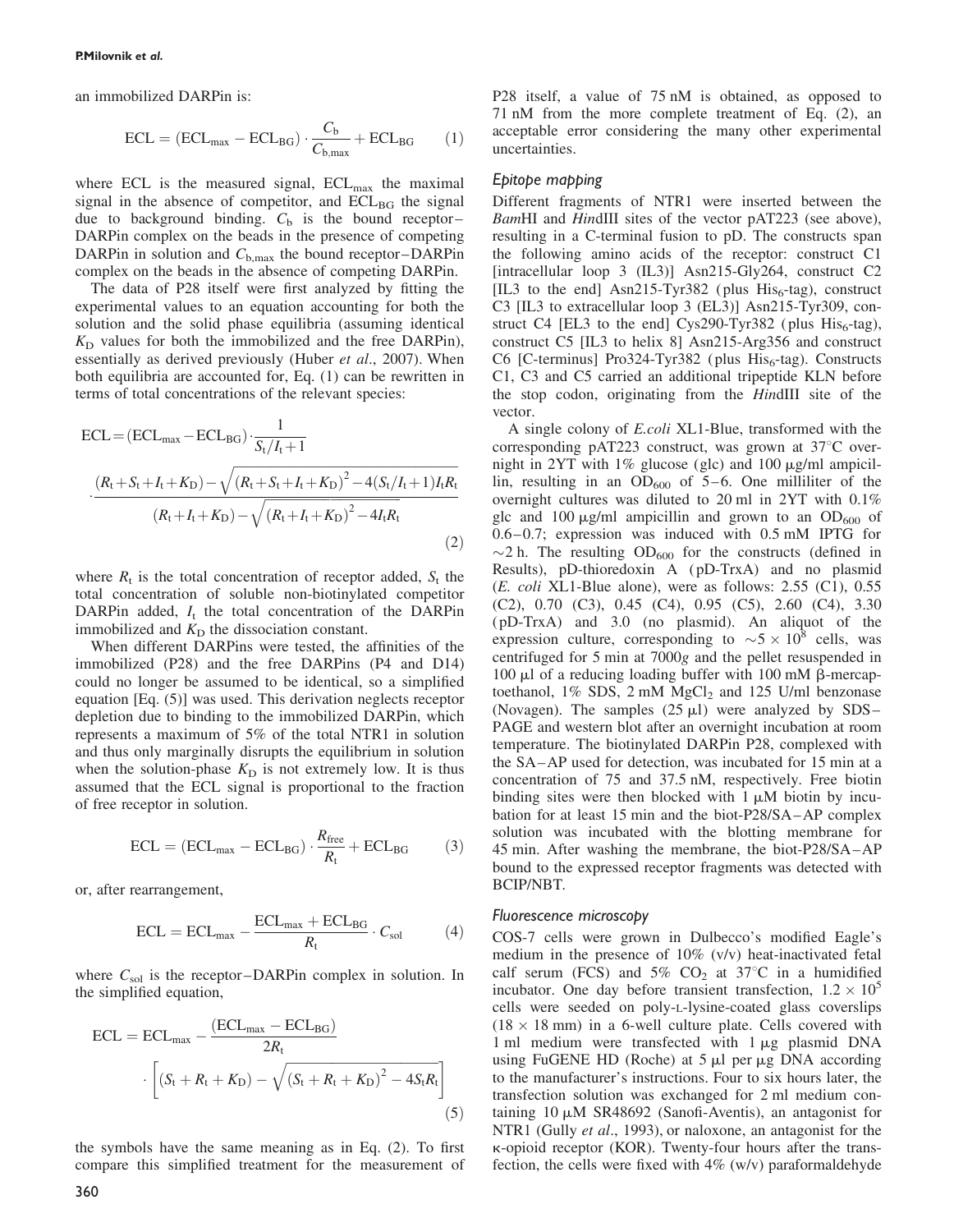in PBS (pH 8.0) for 10 min at room temperature and blocked/permeabilized with PBS, 10% FCS, 0.1% saponin for 30 min. The Myc-tagged receptors were detected with a mouse anti-Myc antibody (Cell Signalling Technology, #2276, 1:3000) and stained with an AlexaFluor-555-labeled goat anti-mouse antibody (Invitrogen, A-21422, 1:10 000), both for 1 h in PBS, 1% FCS, 0.1% saponin. DARPins fused to the superfolder GFP (sfGFP) (Pedelacq et al., 2006) were used at  $1 \mu M$  concentration during the second incubation step with the AlexaFluor-555-labeled antibody where indicated. After washing three times with PBS for 5–10 min, the nuclei were stained with  $0.8 \mu g/ml$  4',6-diamidino-2-phenylindole (DAPI) in PBS for 2–3 min. The coverslips were quickly washed with PBS, mounted with Fluoromount G (Interchim) and sealed with nail varnish before microscopy. Fluorescence images were acquired using a Leica Leitz DMRXE microscope equipped with a DFC350FX camera at  $\times$ 40 magnification. Colors, contrast and brightness of the whole image were adjusted in Adobe Photoshop.

## **Results**

#### Ribosome display

DARPins that bind to functional, solubilized NTR1 were selected by ribosome display. We chose to use the detergent-solubilized GPCR as a target for selection over the use of whole cells or reconstituted proteoliposomes, since both extracellular and intracellular epitopes are accessible, and this would be the form of relevance for structural studies. Nevertheless, the detergent may also shield certain epitopes and the GPCR might, at least in principle, adopt a non-functional conformation. In order to ensure that the GPCR is immobilized in functional form, we complexed the receptor to a biotinylated agonist, NT, which was then bound to coated neutravidin.

For these experiments, we used either the wild-type rat NTR1 or a mutant, denoted D03, which had been obtained by a novel directed evolution approach and which expresses up to 10-fold better in E.coli, Pichia pastoris and mammalian cells and which is also significantly more stable in detergent-solubilized form (Sarkar et al., 2008).

The receptor was expressed in E.coli XL1-Blue essentially as previously described (White et al., 2004). The efficient assembly of NTR1 in the cytoplasmic membrane of E.coli requires a low expression temperature  $(20^{\circ}C)$  and the use of two fusion partners: maltose-binding protein (MBP) at the N-terminus and thioredoxin (TrxA) at the C-terminus (White et al., 2004). The purification of the solubilized active receptor was performed in three chromatographic steps: (i) IMAC using a Ni-NTA column, (ii) affinity chromatography on a monomeric avidin column with immobilized biot-NT and (iii) gel filtration, which separates the receptor moiety from MBP, TrxA and TEV protease, added to cleave the fusion partners.

The ribosome display selections from the DARPin library (Binz et al., 2003) were performed essentially as described previously (Hanes and Plückthun, 1997; Huber et al., 2007; Zahnd et al., 2007) and are explained in more detail in Materials and methods.

In order to save material, the GPCR target was immobilized through its biot-NT ligand using a protein concentration an order of magnitude lower than recommended in the standard ribosome display protocol (Hanes and Plückthun, 1997; Huber et al., 2007; Zahnd et al., 2007). An important feature of our immobilization strategy is the preservation of GPCR activity, as the target protein must remain active in order to bind to the biot-NT immobilized on the neutravidin-coated plate. The same would not be true for other types of immobilization (e.g. through a tag on the receptor), which would not discriminate between active and inactive forms of the receptor. Receptor immobilization via biot-NT will, however, favor the selection of binders against the intracellular side of the receptor since the peptide linker is short and, therefore, the extracellular face of the bound receptor is constrained to be in close proximity to the solid phase and probably less accessible.

Two separate setups were tested for minimizing the selection of unspecific binders (denoted as P and D), as described in Materials and methods. Four rounds of ribosome display selection were sufficient (not shown) to obtain DARPins that could be further analyzed.

#### Pool and single clone RIA

After four rounds of ribosome display, the enrichment of binders for the receptor was determined by testing the binding of in vitro translated [<sup>35</sup>S]Met-labeled DARPins to immobilized NTR1. The percentage of binders recognizing NTR1 in the pools increases from round to round, reaching  $\sim$  50% after the fourth round (not shown). Sixty clones, 30 from each of the two different selection setups (P and D) described in Materials and methods, were randomly picked from the last selection round and sequenced. Among them we found 24 unique sequences which were further analyzed in the in vitro translation assay (Fig. 1). The majority of the selected DARPin clones specifically bind to the receptor. Comparison of the D and P selection strategies shows that the pre-panning step leads to more efficient selection of specific clones (Fig. 1A), whereas using excess neutravidin and biot-NT in solution to eliminate the unspecific binders resulted in a slightly higher background binding (Fig. 1B).

Among the 24 unique sequences, the 12 best NTR1 specific binders (according to the ELISA experiments) and two negative controls, presumably recognizing streptavidin and/or biot-NT, were chosen for further analysis.

As mentioned above, the purification of unfused NTR1 from E.coli requires a protease cleavage step and a separation of the mixture on a size exclusion column. Analyzing the purified NTR1-fractions used for the selection by silverstained SDS–PAGE, only cleaved NTR1 was found, and neither uncut full length protein (MBP-rT43NTR1-TrxA) nor partially cleaved constructs nor the fusion partners MPB and TrxA alone were detected in the NTR1 fraction (not shown). Nonetheless, the selection of binders against the fusion partners and/or the NTR1-fusion constructs resulting from some minor contamination in the purified receptor could not be excluded. We thus analyzed the  $[^{35}S]$ Met-labeled DARPins as single clones for binding to MBP and TrxA alone, to the full fusion construct and to the receptor alone. Importantly, no binding to purified MBP and TrxA could be detected (Fig. 2). The signal arising from binding to the uncleaved fusion protein is lower than that from the cleaved and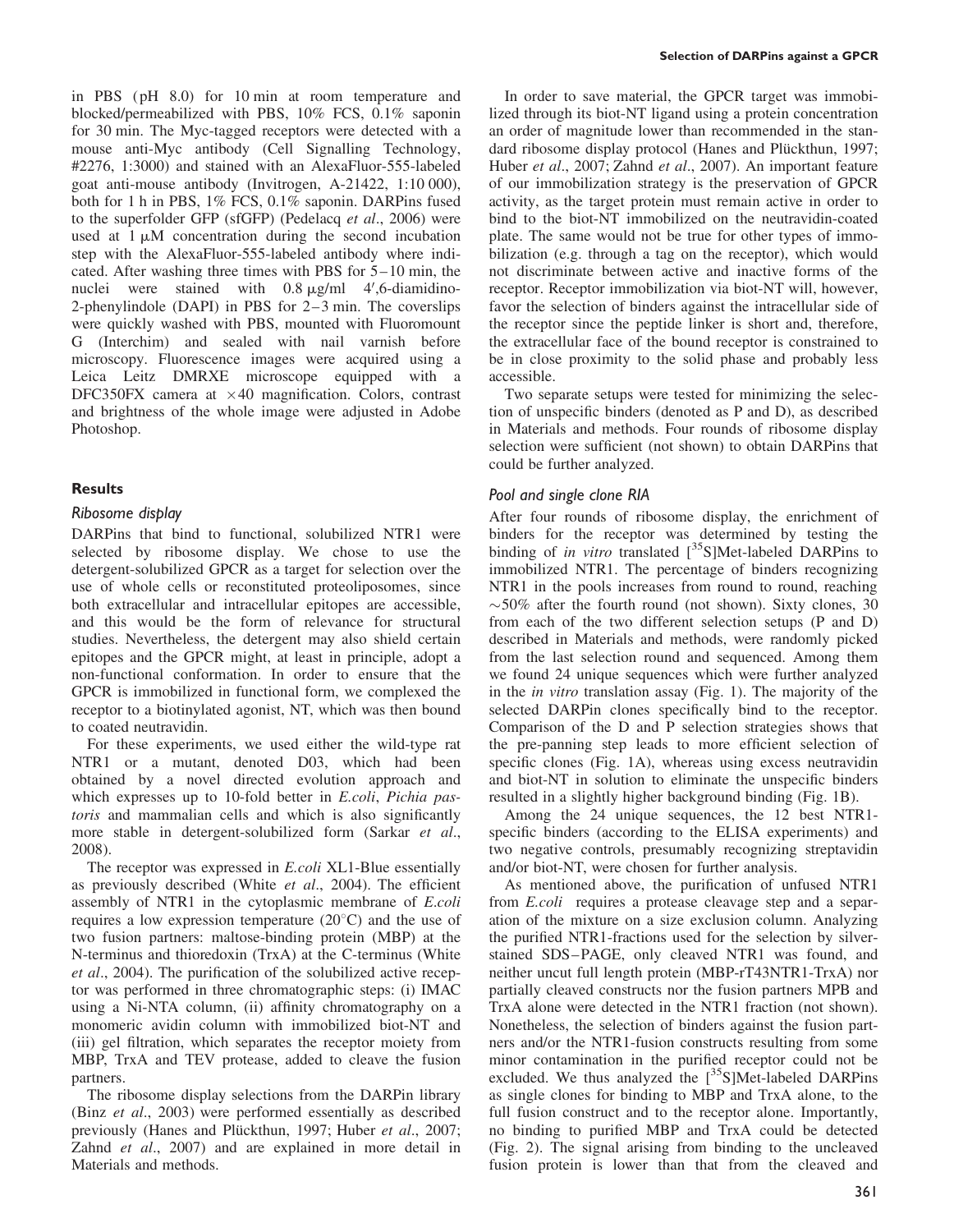

Fig. 1. Radioimmunoassay using 24 of the unique clones selected after four rounds of ribosome display. NTR1/biot-NT (black bars) or biot-NT alone (grey bars) was immobilized on a neutravidin-coated ELISA plate. The binding of the DARPins was detected by measuring the radioactivity of the in vitro expressed and  $[^{35}S]$ -Met-labeled binders. (A) Clones selected using a pre-panning step to minimize non-specific binding (strategy D). (B) Clones selected using an excess of neutravidin and biot-NT in solution to minimize unspecific binding (strategy P).



Fig. 2. Specificity of the selected binders. Twelve selected DARPin binders were purified and tested for binding to NTR1 (black bars), the full construct MBP-NTR1-TrxA (dark grey bars), MBP (light grey bars) and TrxA (white bars). The targets were immobilized on a neutravidin-coated ELISA plate. TrxA and MBP were biotinylated directly, whereas NTR1 and MBP-NTR1-TrxA were immobilized via biot-NT, as described in Materials and methods.

purified receptor alone. We assume that steric hindrance of DARPin binding or a less efficient receptor immobilization, both due to the presence of the fusion proteins, might cause the reduced signal. This result is consistent with the binding epitope being localized to the beginning of C-terminus after helix 7 and IL3, since TrxA might shield these regions (see Epitope mapping below).



Fig. 3. Competition ELISA experiment. Black bars: direct binding of the DARPins to the immobilized NTR1 (no competition). Dark grey bars: binding of the DARPins in the presence of an excess of NTR1 and NT in solution (+NTR1/NT). Light grey bars: binding of the DARPins in the presence of an excess of NT alone in solution  $(+NT)$ . White bars: background binding of the DARPins in the absence of the immobilized receptor (no NTR1 immob.). For details, see Materials and methods.

#### Specificity and selectivity of the binders

DARPins were expressed in *E.coli* in the presence or absence of the biotinylation plasmid expressing BirA and subsequently purified by IMAC. To analyze the requirements for complex formation with the GPCR, especially with regard to crystallization, selected DARPins were tested for receptor binding in solution in a competition experiment. The receptor was bound to immobilized ligand, as in ribosome display selections, and the binding of the biotinylated DARPins was detected using a streptavidin-AP conjugate (Fig. 3). Addition of an excess of the receptor to the DARPin solution (see Materials and methods) significantly decreased the signal for all of the binding clones, consistent with specific binding to the GPCR. The reduction in signal was not caused by the dissociation of the immobilized receptor from the plate during the incubation steps, as the addition of a large excess of the agonist NT alone did not significantly lower the signal (Fig. 3). No signal was observed when NTR1 was not immobilized. As a negative control, the signal due to the clone P1 could neither be decreased by competition with the receptor in solution nor by omitting the receptor during the immobilization, consistent with the direct ELISA binding data (Fig. 1). Another control DARPin, G3, specific for HER2, gave just a background signal (Fig. 3).

The biotinylated DARPins could capture all three forms of the receptor from solution—the agonist-bound form, the antagonist-bound form and the ligand-free form—as determined in experiments with the radiolabeled ligands  $[^{3}H]NT$ and [<sup>3</sup>H]SR48692 (not shown). Thus, the binders do not seem to differentiate between receptor conformations. However, as expected, the selected binders are specific for NTR1, as only using NTR1 and not a control GPCR (adenosine  $A_{2A}$  receptor) was a binding signal detected in a BIAcore experiment with the DARPins immobilized on a streptavidin chip (not shown).

#### Analytical size-exclusion chromatography

We used analytical gel filtration chromatography as a second test for complex formation in solution (Fig. 4). An evolved mutant of NTR1, denoted D03, which expresses up to 10-fold better than the wild type in *E.coli* and is more stable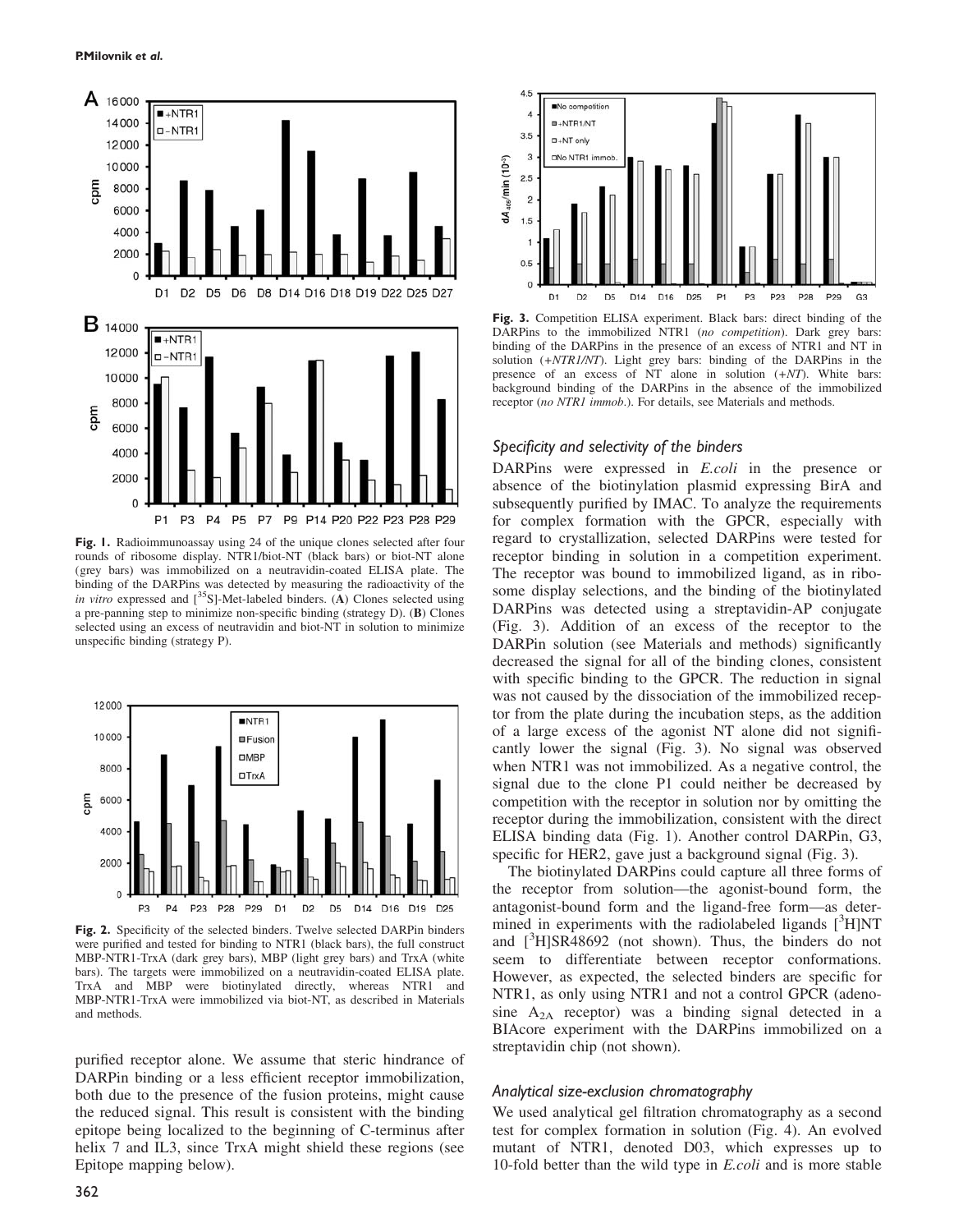

Fig. 4. SEC using the NTR1 mutant D03 (Sarkar et al., 2008) and the selected DARPin P28. Solid line: elution profile of a mixture of D03 (3 nmol) and the DARPin P28 (10 nmol); dashed line: elution profile of the receptor alone; dotted line: elution profile of the DARPin P28 alone. Inset: western blot analysis of TCA-precipitated fractions of the corresponding peaks. Lane 1 corresponds to peak (1) of the mixture, lane 2 to the peak labeled (2) of the GPCR and lane 3 to the DARPin run alone, peak (3). The proteins were separated by SDS–PAGE, transferred to a PVDF membrane and detected by a mixture of an anti-rNTR1 (R-20) antibody (Santa Cruz Biotechnology, #sc-7598) and an anti-RGSH<sub>4</sub> antibody (for DARPin detection). It should be noted that the DARPin carries a 65-aa C-terminal 5-fold Myc-tag which is highly charged and presumably disordered. We have previously observed that this significantly increases the hydrodynamic radius of these already elongated molecules.

in detergents (Sarkar et al., 2008), was used in this experiment. Control ELISA experiments demonstrated that the selected DARPins recognize the D03 mutant and the wildtype receptor equally well (not shown).

Both the GPCR and the DARPin elute mainly as single peaks from a Sephadex 200 column at the expected molecular weight when injected separately. When the receptor is pre-incubated with a  $\sim$ 3-fold molar excess of the DARPin, two elution peaks are observed. In the first peak, clearly shifted to a higher molecular weight, both the GPCR and the DARPin could be detected on a western blot (Fig. 4, inset), whereas the second peak consists of the excess unbound DARPin. The change in the elution volume corresponds well to the size of the DARPin protein, as calculated from the elution volume of the DARPin and the standard proteins.

## Determination of the affinities in solution

The affinities in solution were assessed by equilibrium titration. Since previous experiments had shown that the best binding DARPins all compete for the same or overlapping epitopes, equilibrium affinities could be measured by competition with binding to one immobilized DARPin. The binding of the receptor to the biotinylated DARPin, P28, immobilized on streptavidin-coated magnetic beads was detected by ECL (Huber et al., 2007) as described in Materials and methods. The inhibition of GPCR binding to immobilized P28 by different DARPins in solution was used to calculate their affinities for the receptor in solution (Fig. 5). The negative control DARPin P14 did not compete for the binding of the receptor even at  $1 \mu M$  concentration (not shown). The  $K_D$  values calculated as described in



Fig. 5. Determination of the affinities in solution of three selected DARPins for NTR1. Binding of the NTR1 to the DARPin P28 immobilized on streptavidin beads was competed for by the DARPins present in solution at concentrations ranging from 0 to 1500 nM. The fits shown were calculated as described in Materials and methods.

Materials and methods were 75 nM for P28, 58 nM for P4 and 112 nM for D14 (Fig. 5). Using numerical fits with the program DYNAFIT (Kuzmic, 1996) to the two equilibria underlying Eq. (2), values of 67 nM for P28, 50 nM for P4 and 96 nM for D14 were obtained. It should be stressed that no attempt had been made in these selection experiments to maximize affinity, either by a selection strategy that emphasizes affinity or by an affinity maturation approach (Zahnd et al., 2007).

## Epitope mapping

In order to determine the binding epitope recognized by the selected DARPins, we produced fragments of NTR1 as C-terminal fusions to the well expressed and soluble pD and probed them with one of the best binders, the selected DARPin P28, on a western blot (Fig. 6). Control samples, with cells carrying no expression plasmid or only expressing pD-TrxA at high level, gave no signal in western blots (data not shown). Receptor fragments composed of unpaired transmembrane helices, and thus probably exposing continuous hydrophobic patches (Fig. 6B,C, lanes 3 and 4), were very poorly expressed and/or were causing cell death, despite being fused to pD (data not shown). Good expression levels, i.e. clear bands on a Coomassie-stained gel, were obtained only when parts of the receptor normally exposed to solvent (IL3 or the C-terminal region) were fused to pD (Fig. 6B, lanes 1 and 6). The C-terminal fragment of the receptor gave a very strong signal in the western blot and a strong band in the Coomassie-stained gel, whereas the IL3 alone produced a weak signal, however, clearly distinguishable from the background (Fig. 6B,C lanes 1 and 6), and a clear Coomassiestained band. Fragment C5 (IL3 to helix 8, missing the last 24 C-terminal amino acids) was visible on the Coomassie-stained gel as a rather weak band (Fig. 6B, lane 5); yet, it produced a fairly strong signal on the western blot (Fig. 6C, lane 5). Among the fragments expressed at levels not detectable in the Coomassie-stained gel, only fragment C2 (IL3 to the end of the receptor) gave a clear signal in the western blot (Fig. 6C, lane 2). The addition of the C-terminal part of the receptor to the IL3 reduced the expression of the fragments to very low levels (compare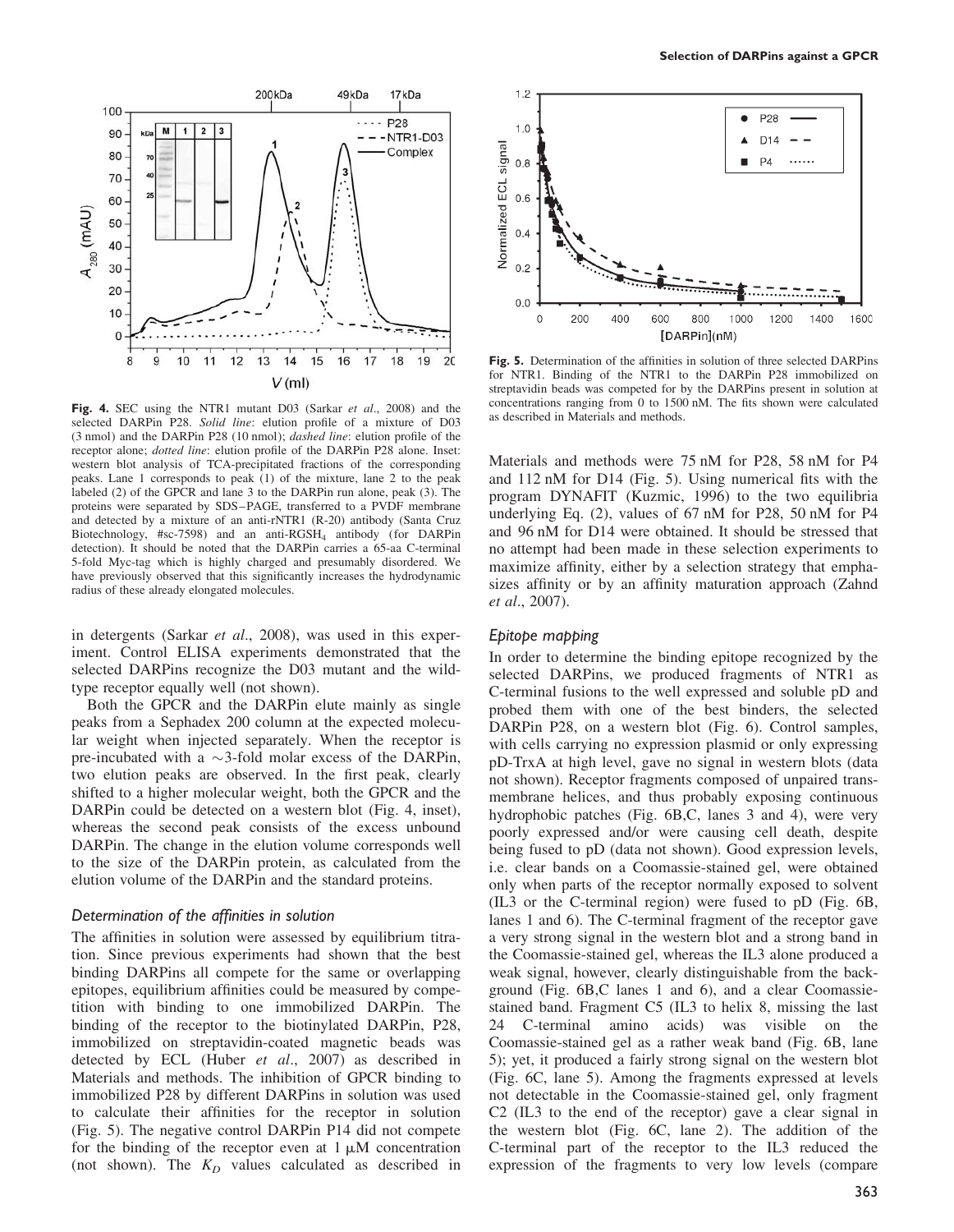

Fig. 6. Mapping of the binding epitope on the NTR1. Receptor fragments were expressed in E.coli and detected using SDS–PAGE and western blot. (A) Schematic drawings of the receptor fragments 1–6. Parts of the receptor fused to pD are highlighted in red. Theoretical amino acid length of the expressed constructs (including pD): C1, 155 aa; C2, 275 aa; C3, 188 aa; C4, 200 aa; C5, 247 aa and C6, 166 aa. MW, PageRuler marker (Bio-Rad). (B) Coomassie-stained gel of the whole cell extracts. (C) Western blot after a transfer of the cell extract proteins to a PVDF membrane. Detection of the expressed fragments was performed by using biot-P28/streptavidin-AP (SA–AP). Constructs C1–C6 correspond to lanes 1–6 in the Coomassie-stained gel and on the western blot. The arrows denote bands discussed in the text.

fragments C1 and C2, i.e. lanes 1 and 2), but the detection with the DARPin is still much stronger than that of the wellexpressing IL3 construct alone.

#### Fluorescence microscopy

Fluorescence microscopy was used to test the binding of the selected DARPins in mammalian cells (Fig. 7). NTR1 and, as a control, KOR were expressed in COS7 cells. In order to optimize the assay, we first used a well-characterized anti-MBP DARPin (Binz et al., 2004), denoted off7, and generated a cognate GPCR target by fusing MBP to the C-terminus of KOR, in the cytoplasm. The expression of the Flag-KOR-MBP-Myc-His $_6$  construct could be detected, after cell permeabilization, with an anti-Myc antibody, stained with an AlexaFluor-555-labeled antibody in the red channel as seen in Fig. 7A2. The image shows that only a subset of the COS-7 cells had been transfected and hence produced the GPCR-MBP fusion protein. Some of the expressing cells showed only diffuse red staining whereas, in other cells, a

clear punctate staining was seen as well, which is likely to correspond to an endoplasmic reticulum, Golgi or endosomal localization of the receptor fusion. Direct staining with the MBP-specific DARPin off7 fused to sfGFP only led to punctate staining and thus the recognition of GPCR fusion localized in internal stores (Fig. 7A3). The lack of co-staining of the more diffuse receptors, presumably at the cell surface, with the off7-sfGFP construct might be due to some proteolytic cleavage of the KOR-MBP fusion, or differences in the degree of PFA-crosslinking in the different cell compartments. In contrast to the anti-Myc antibody, which recognizes a linear epitope, the DARPin off7 recognizes a structured epitope within MBP (Binz et al., 2004) and might thus be more sensitive to the extent of crosslinking performed during the fixation step.

Following optimization of the control (KOR-MBP-Myc-His with the anti-MBP DARPin off7-sfGFP), the DARPins P28 and P14 fused to sfGFP were used for the detection of the D03 mutant of NTR1. The control DARPin P14,



Fig. 7. Binding of the selected DARPins to NTR1 expressed in mammalian cells detected using fluorescence microscopy. COS-7 cells were transfected with (A) pcDNA3.1-Flag-KOR-MBP-Myc-His<sub>6</sub>, or (B and C) pcDNA3.1-D03-Myc-His<sub>6</sub>, as described in Materials and methods. In (B) and (C), two different DARPins were tested, in (B) the negative control DARPin P14 and in (C) the specific DARPin P28. (A1–C1) Staining of the cell nuclei with DAPI, (A2–C2) staining of the receptors using mouse anti-Myc and goat anti-mouse-AlexaFluor-555-labeled antibodies, (A3–C3) detection of the receptors using the DARPin-sfGFP fusions indicated and (A4–C4) merged pictures from the blue, red and green channels.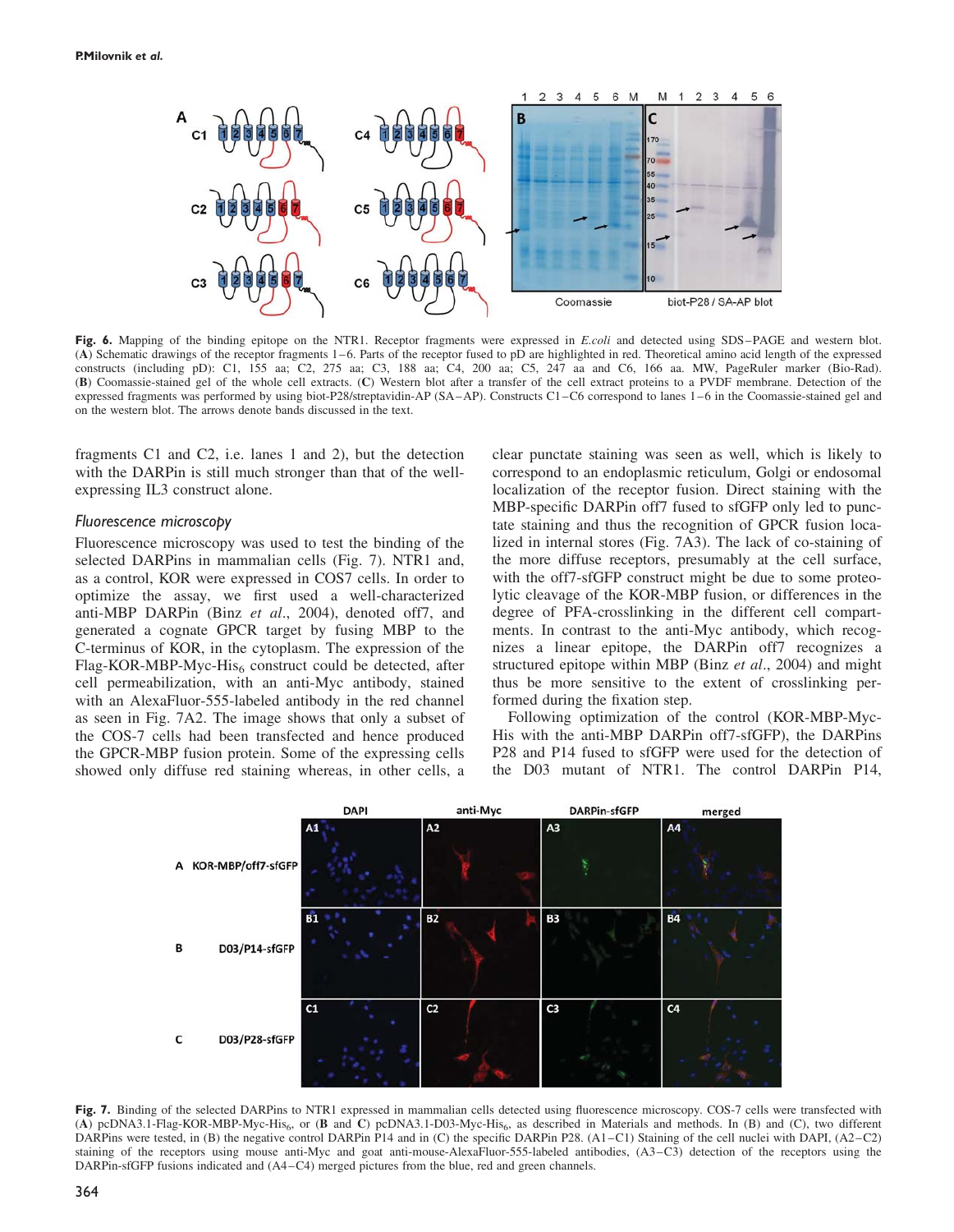identified previously as not binding to the GPCR, but probably to neutravidin/biot-NT (Fig. 1), showed only background staining in the GFP channel, i.e. it stained both the transfected and the non-transfected cells at equally low levels (Fig. 7B3) and hence failed to co-localize with the red signal originating from the Myc-tagged receptor. In contrast, the P28 binder, shown in vitro to bind to the GPCR, exhibited mostly perinuclear staining, clearly distinguishable from the background signal, which co-localized with the anti-Myc receptor staining (Fig. 7C2 and C4). The staining of the D03 receptor with P28-sfGFP was, however, weaker than the KOR-MBP staining with the off7-sfGFP. The reasons for this might be the lower affinity of P28 to the GPCR  $(\sim 70 \text{ nM})$ than of off7 to MBP  $(\sim 4 \text{ nM})$  (Binz *et al.*, 2004) and the fact that the binding epitope on the NTR1 receptor is close to the membrane, which might decrease affinity due to steric effects. Nonetheless, while the DARPin was selected in detergent-solubilized form, binding in whole cells can be detected.

#### **Discussion**

To the best of our knowledge, this is the first work to describe the generation of protein binders to a GPCR that are derived neither from antibodies nor from ligands or natural binding partners. Although Fab fragments are larger than DARPins (50 versus 18 kDa) and can protrude further out and potentially leave more space in the crystal for the membrane-bound detergent molecules, they are built from several domains and therefore display more conformational flexibility than the very rigid and stable ankyrin fold, which has been successfully used in co-crystallization of several targets (Binz et al., 2004; Kohl et al., 2005; Schweizer et al., 2007). In DARPins, the binding residues are located in stable secondary structure elements and short  $\beta$ -turns, leading to a rather shallow binding surface with an ideal shape complementary to folded proteins. This preference may also limit the dynamics of the receptor, potentially leading to greater conformational homogeneity, which is a major factor in successful crystallization of GPCRs (Cherezov et al., 2007; Rasmussen et al., 2007; Warne et al., 2008).

Our epitope mapping experiments (Fig. 6) are consistent with the observation that DARPin P28 recognizes both wildtype NTR1 and the D03 mutant equally well, since none of the mutated amino acids is located in the epitope. The mapping experiments also show that the minimal epitope must lie within the sequence corresponding to the intersection of fragments C2, C5 and C6, i.e. within the 33 amino acids after the helix 7. This part of the receptor includes the putative helix 8. However, the recognition of C1 and C2, relative to their low expression levels, also hints at the recognition of IL3. This weak but detectable signal arising from IL3 suggests that the binders might recognize a discontinuous epitope composed of both structural elements, potentially stabilizing this flexible region in the folded receptor. As seen in the X-ray structures, stabilization of this region may be important in generating high-quality crystals (Cherezov et al., 2007; Rasmussen et al., 2007; Warne et al., 2008).

We tested whether the DARPins can distinguish among different conformations of the receptor. The competition ELISA (Fig. 3), based on detection of only the active receptor complexed to its biotinylated agonist, showed that this form is recognized. A further ELISA, in which DARPins were coated, receptor was bound, and finally radioactive agonist and antagonist were added, showed no systematic differences that would indicate that DARPins differentiate between both forms (data not shown). SEC experiments (Fig. 4) demonstrate the binding of a selected DARPin to a ligand-free receptor. Additional chromatography experiments carried out at small scales show that the DARPins bind both to ligand-free and to agonist-bound receptor (data not shown). Taken together, these experiments showed that the binders recognize the receptor bound to agonist, antagonist and in free form, although we have not determined whether subtle differences in affinity exist.

The selected DARPin binders recognize NTR1 in different environments—in detergent-solubilized form (either free in solution or immobilized on a microtiter plate or beads) and in the native membrane of mammalian cells—as shown by various immunoassays, fluorescence microscopy and SEC. Owing to this versatility and reasonable affinity for the receptor, the binders can be used for a variety of applications such as co-crystallization and in vivo signal transduction assays.

A frequently encountered obstacle when studying GPCRs is the low amount of receptor available and the limited stability in detergent-solubilized form. Having evolved the receptor to higher expression levels and greater stability in detergents (Sarkar et al., 2008), this problem could be overcome. In the present study, we show that by using our DARPin technology and ribosome display, we could isolate functional binders using  $\lt 10 \mu g$  NTR1. We believe that these technologies will allow the study of other GPCRs that have been refractory to structural and functional studies until now, but are nevertheless of great biomedical interest.

#### Acknowledgements

We thank Daniela Bukatz for the help with NTR1 purification, and Esin Kutluay and Igor Dodevski for fruitful discussions.

#### Funding

This work was supported by the NCCR Structural Biology. C.A.S. was supported by a postdoctoral fellowship from the National Institutes of Health (F32 GM069267). D.F was supported by an EMBO long-term fellowship (ALTF-129-2005).

#### **References**

Amstutz,P., Binz,H.K., Parizek,P., Stumpp,M.T., Kohl,A., Grütter,M.G., Forrer, P. and Plückthun, A. (2005) J. Biol. Chem., 280, 24715–24722.

Binz, H.K., Stumpp, M.T., Forrer, P., Amstutz, P. and Plückthun, A. (2003) J. Mol. Biol., 332, 489–503.

- Binz,H.K., Amstutz,P., Kohl,A., Stumpp,M.T., Briand,C., Forrer,P., Grütter, M.G. and Plückthun, A. (2004) Nat. Biotechnol., 22, 575–582.
- Boules,M., Fredrickson,P. and Richelson,E. (2006) Peptides, 27, 2523–2533.
- Carraway,R.E. and Plona,A.M. (2006) Peptides, 27, 2445–2460.
- Cherezov,V., et al. (2007) Science, 318, 1258–1265.
- Gully, D., et al. (1993) Proc. Natl Acad. Sci. USA, 90, 65-69.
- Hanes,J. and Plückthun,A. (1997) Proc. Natl Acad. Sci. USA, 94, 4937–4942.
- Huber,T., Steiner,D., Röthlisberger,D. and Plückthun,A. (2007) J. Struct. Biol., 159, 206–221.
- Hunte, C. and Michel, H. (2002) Curr. Opin. Struct. Biol., 12, 503-508.